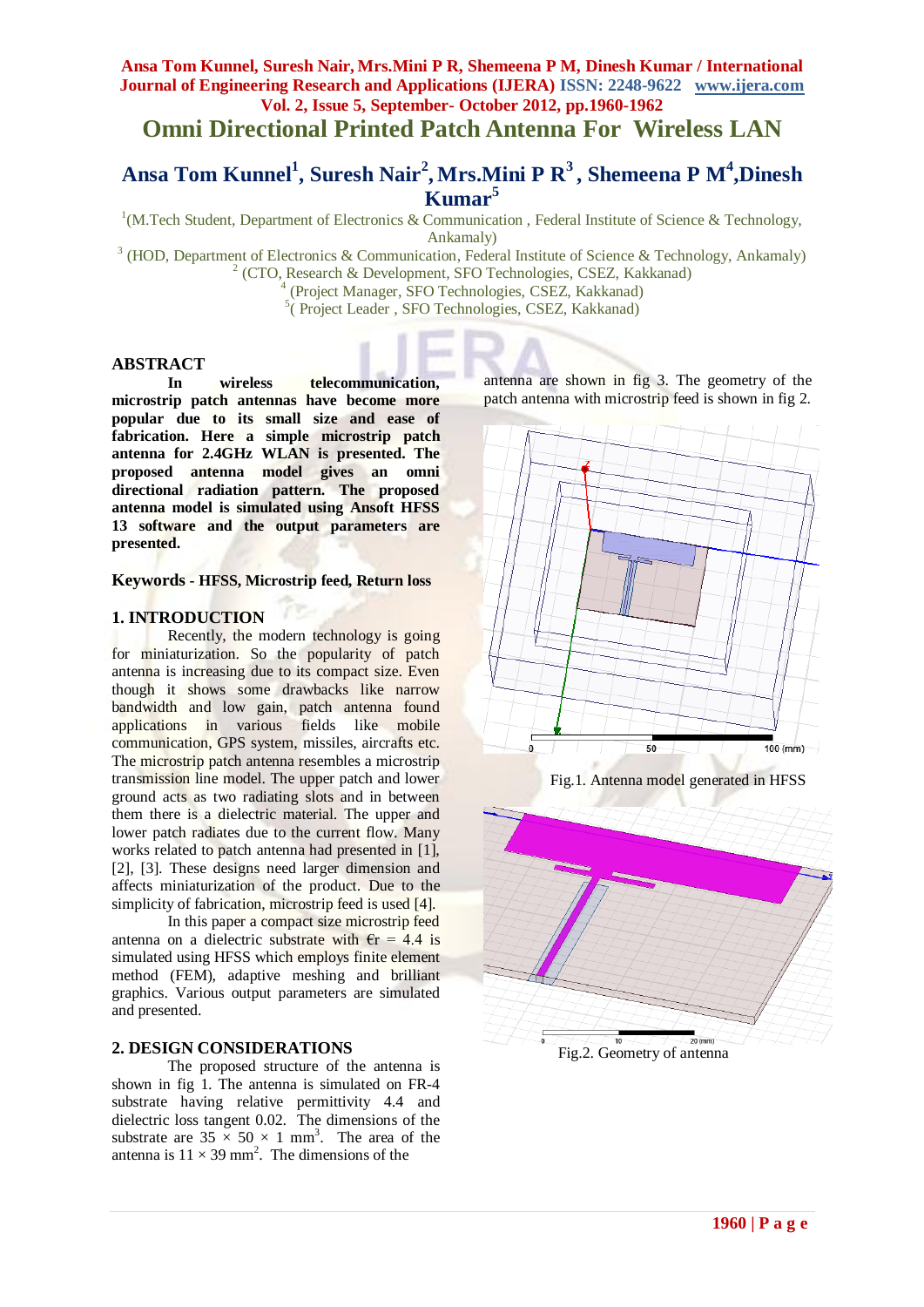## **Ansa Tom Kunnel, Suresh Nair, Mrs.Mini P R, Shemeena P M, Dinesh Kumar / International Journal of Engineering Research and Applications (IJERA) ISSN: 2248-9622 www.ijera.com Vol. 2, Issue 5, September- October 2012, pp.1960-1962**



Fig. 3. Dimensions of patch

The radiating patch mainly consists of two vertical strips with a connector. The dimensions are L1=39mm, L2=3mm, L3=14mm, W1=9mm, W<sub>2</sub>=2mm, W<sub>3</sub>=1mm. Beneath the feedline there situated the ground of the antenna.

#### **3. SIMULATION RESULTS 3.1 Return Loss**

Return loss represents the amount of power reflected from the antenna. Fig 4 shows that the



#### **3.2 Radiation Pattern**

Radiation pattern gives the directional (angular) dependance of strength of the radio waves from the antenna. It gives gain of the antenna at various directions.



The pattern generated is almost omni directional

Similarly the radiation pattern phi and theta is

which is well suited for WLAN.

shown in fig 6 and 7 respectively.

Fig.7. Radiation pattern theta

Both the radiation patterns are plotted at 2.4GHz. Ephi obtains the value 9.0801e+001 and E-theta is 8.9355e+003.

3.3 E and H Field Distribution

Fig 8 and 9 shows the E field and H field distribution respectively. The mag E gives the value 1.8511e+004 and mag H is 7.3075e+001.